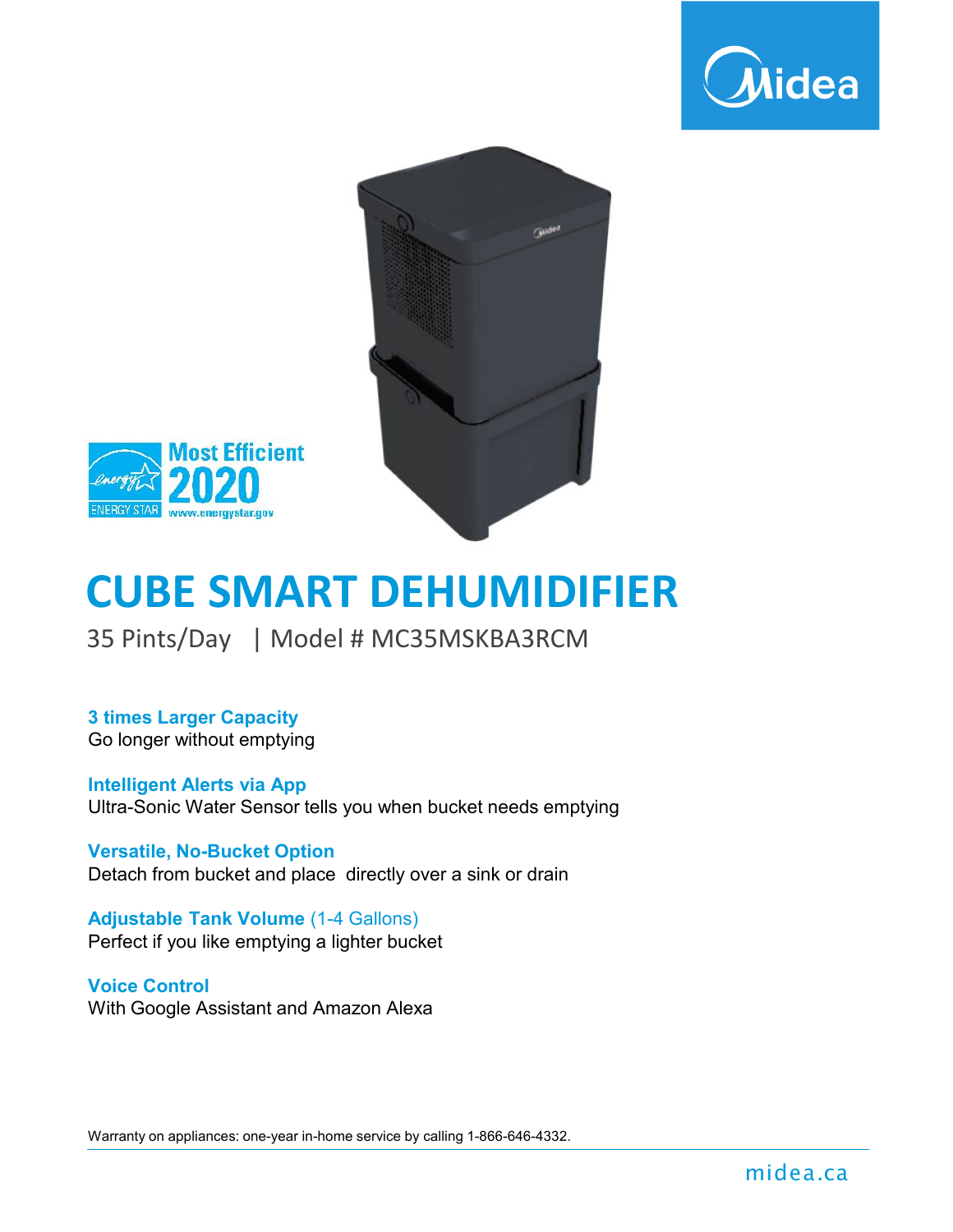

## CUBE Smart Dehumidifier Model MC35MSKBA3RCM **SPECIFICATIONS**

| <b>Power supply</b>           | Voltage type                        |           | 115V, 1Ph                 |
|-------------------------------|-------------------------------------|-----------|---------------------------|
|                               | Supply frequency<br>$^{\circ}$      |           | 60Hz                      |
|                               | Rated input (30 /80%)               | W         | 345                       |
|                               | Moisture removal (18.3/13.7         | Pints/Day | 35.08                     |
|                               | Rated input (18.3/13.7              | W         | 345                       |
|                               | Rated current (18.3/13.7            | A         | 3.1                       |
|                               | Rated IEF (18.3/13.7                | L/kWh     | 1.9                       |
| <b>Max. Input consumption</b> | Max. Input consumption              | W         | 700                       |
| <b>Max. Current</b>           | Max. Current                        | A         | 6.8                       |
| <b>Starting current</b>       | Starting current                    | A         | 20                        |
| <b>Plug type</b>              | Plug type                           |           | SP007                     |
|                               | Power cord type                     |           | 16#x3                     |
| <b>Control type</b>           | Control type                        |           | <b>Electronic Control</b> |
| <b>System data</b>            | Air flow (Hi)                       | m3/h      | 320                       |
|                               | Air flow (Lo)                       | m3/h      | 270                       |
|                               | Front side sound pressure level(Hi) | dB(A)     | 45                        |
|                               | Front side sound pressure level(Lo) | dB(A)     | 42.5                      |
|                               | Rear side sound pressure level(Hi)  | dB(A)     | 49                        |
|                               | Four sides sound pressure level(Hi) | dB(A)     | 49                        |
|                               | Standby power consumption           | W         | $\mathbf 1$               |
|                               | Water tank volume                   |           | 16                        |
| <b>Applicable ambient</b>     | RH Range manual                     | - 5<br>%  | 35-85                     |
|                               | Ambient temp                        |           | $5 - 32$                  |
| <b>Refrigerant</b>            | Refrigerant type                    |           | <b>R410A</b>              |
| <b>Design pressure</b>        | Suction design pressure(US)         | psi       | 300                       |
|                               | Discharge design pressure(US)       | psi       | 540                       |
| Dimension(W*D*H)              | Body_Length(W)                      | mm        | 375                       |
|                               | Body Width(D)                       | mm        | 367                       |
|                               | Body_Height(H)                      | mm        | 370                       |
| Packing(W*D*H)                | Packing Width(W)                    | mm        | 408                       |
|                               | Packing Depth(D)                    | mm        | 385                       |
|                               | Packing_Height(H)                   | mm        | 432                       |
| <b>Net/Gross weight</b>       | Net weight                          | Kg        | 18.6                      |
|                               | Gross weight                        | Kg        | 20.06                     |